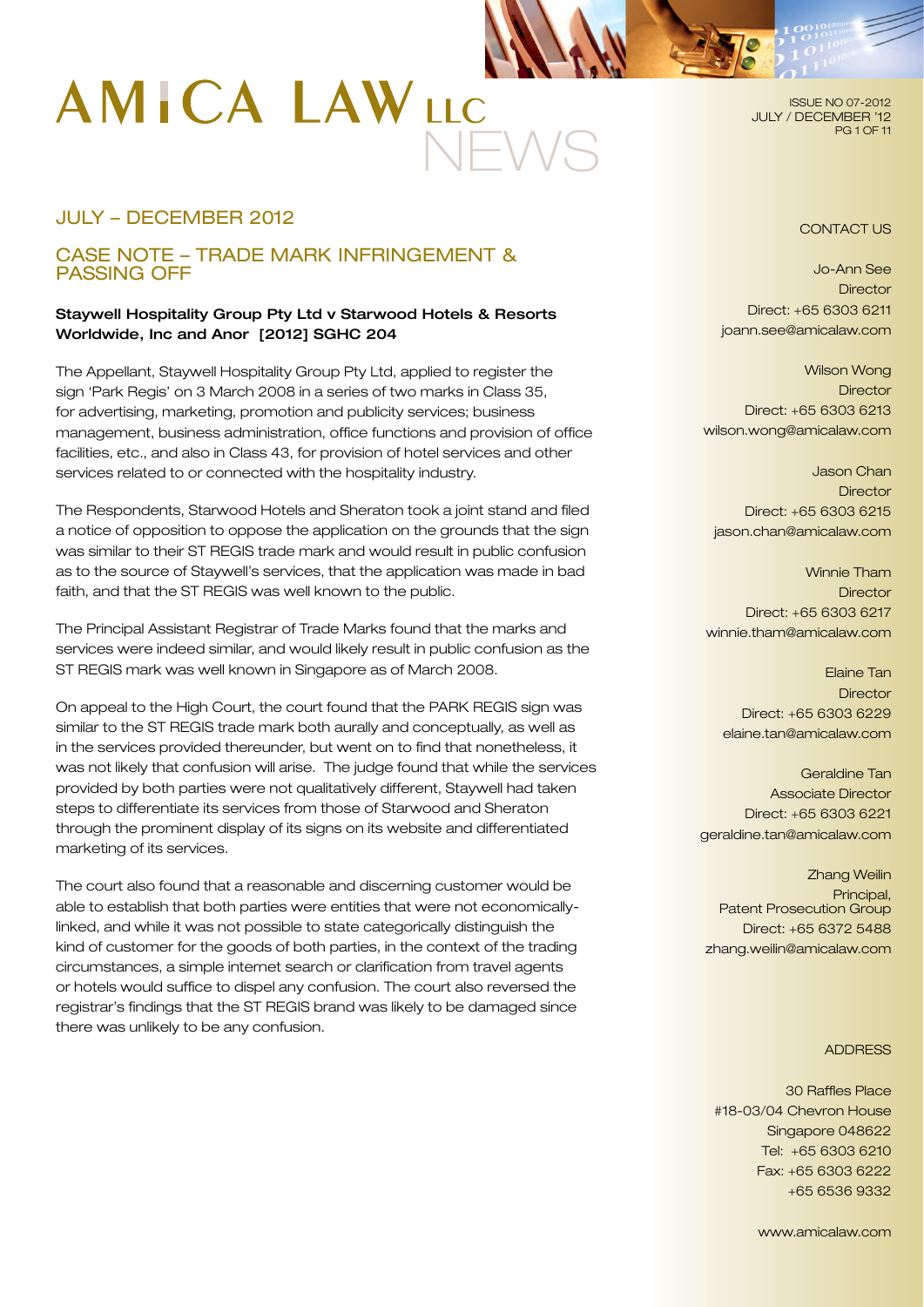

ISSUE NO 07-2012 JULY / DECEMBER '12 PG 2 OF 11

#### Sarika Connoisseur Café Pte Ltd v Ferrero SpA [2012] SGCA 56

The Appellant, Sarika Connoisseur Café Pte Ltd, introduced a new gourmet hot coffee beverage called "Nutello" in its "tcc - the connoisseur concerto" cafes. The drink, listed under "The Espresso Specialties" section of its menu, included the famous "Nutella" hazelnut spread as one of its ingredients. The drink was described in the menu as "Espresso with lashings of nutella – perfect for cocoa lovers!".

The Respondent, Ferrero SpA, issued a cease-and-desist letter to the Appellant in December 2009 to object to the use of the "NUTELLO" sign. In January 2010, Ferrero SpA instituted proceedings in the High Court. In July 2011, the "Nutello" item was discontinued by the Appellants, ostensibly due to a menu overhaul.

The decision in the court below found that the Appellant had infringed the Respondents' NUTELLA trade mark under section 27(2)(b) of the Trade Marks Act ("TMA"), given the similarity of the NUTELLO sign to the NUTELLA trade mark. The court also found dilution under the well-known trade marks regime (sections 52 and 55(3)(a) of the TMA) as well as passing off.

On appeal, the Court of Appeal upheld the decision below that there was trade mark infringement under section 27(2)(b) of the TMA. It was held that the trial judge had erred in finding that there was conceptual similarity between the two marks. While similar in the visual and aural sense, the meaningless nature of the words did not evoke any ideas and did not necessarily suggest a conceptual similarity.

The court also dismissed the Appellants' argument that evidence of the rising sales of the Respondents' NUTELLA spread suggests indirectly that there was in fact no confusion, since it did not follow as a general proposition that evidence of confusion will lead to a fall in sales.

Also, whilst the "Nutello" coffee beverage could not be considered a "chocolate product" under Class 30 of the International Classification Of Goods & Services (since there were separate categories of goods for different types of chocolate, milk and cocoa-based beverages and that Ferrero had not registered the NUTELLA trade mark under this class) the Court of Appeal nevertheless found that extraneous factors had to be considered in taking a holistic view of all the circumstances. In its view, there existed a real likelihood that a substantial portion of the general public would be mistaken in assuming that both parties were related or had a business relationship, noting that the question of confusion was ultimately a matter of perception.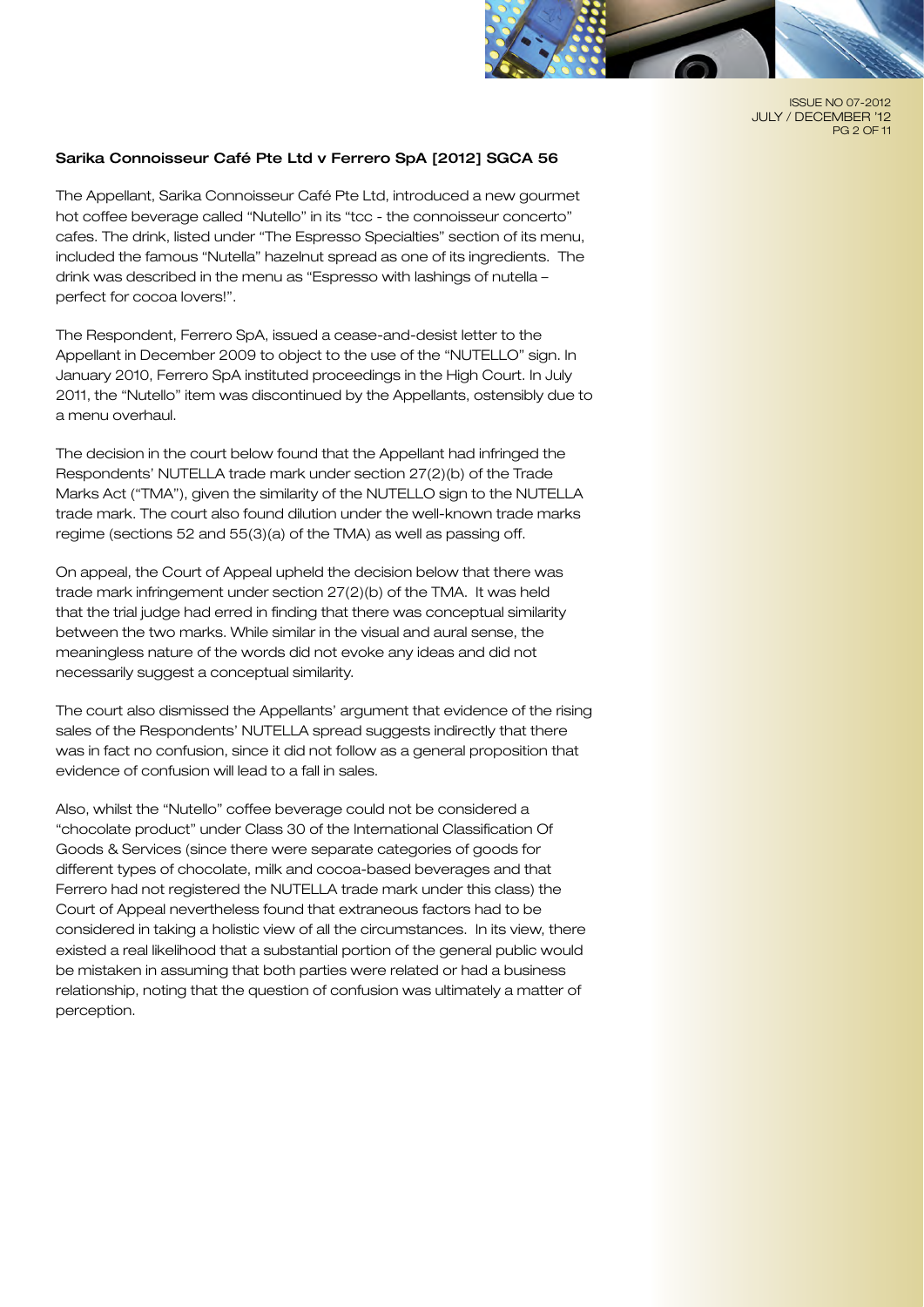ISSUE NO 07-2012 JULY / DECEMBER '12 PG 3 OF 11

## Doctor's Associates Inc v Lim Eng Wah (trading as SUBWAY NICHE) [2012] 3 SLR 193

The Plaintiff owns the popular international sandwich chain named SUBWAY, a name they adopted in 1967. Its first outlet in Singapore was opened in 1996 and they registered the SUBWAY trade mark in Singapore in Classes 29, 30, 32, 42 and 43 between 1989 and 2004. The Defendant has been operating a chain of snack outlets under the name SUBWAY NICHE which sold local cakes, bubble tea and snacks since 1987.

The Plaintiff sued the Defendant for infringement of a registered mark, infringement of a well-known mark and passing off.

The High Court found SUBWAY and SUBWAY NICHE to be visually, aurally and conceptually similar. The goods and services on which SUBWAY NICHE were similar to those registered for SUBWAY. However, the Defendant had several distinguishing traits from the Plaintiff's SUBWAY business, including manner of display and retail as well as in pricing and décor.

The court held that there was insufficient evidence of likelihood of confusion and finding it was "hypothetical and speculative". As such, infringement was not established. Therefore, the claim for infringement of a registered trade mark failed under section 27(2)(b) of the Trade Marks Act. The court went further to consider the defence of prior user and held that there was evidence to support the defence in relation to sale of sandwiches and local cake but not in relation to restaurant services.

The court accepted that whilst SUBWAY is a well-known trade mark in Singapore in view of its 92 outlets and extensive marketing and advertising, there was no likelihood of confusion and there was insufficient evidence that there was damage to the Plaintiff's interests. Accordingly, the claim for infringement of a well-known trade mark also failed. The claim for passing off was also dismissed because it could not be established that there was goodwill in the SUBWAY trade mark in 1987, the year when the Defendant started its operations.

## Hai Tong Co (Pte) Ltd v Ventree Singapore Pte Ltd and Anor [2012] SGHC 104

The Plaintiff was the registered proprietor of the mark



in respect of "*Perfumery, essential oils, hair lotions, hair creams and cosmetics*" (the "Registered Mark"). The Plaintiff had used this mark since 1960 in Singapore, on products including a two-way cake and a foundation with sunscreen. The Plaintiff's products were sold in a blue packaging.

The First Defendant was the sole importer and distributor of a range of South Korean cosmetics products under the name ROSE LADY and which contained essence of dog rose as an ingredient. These products included a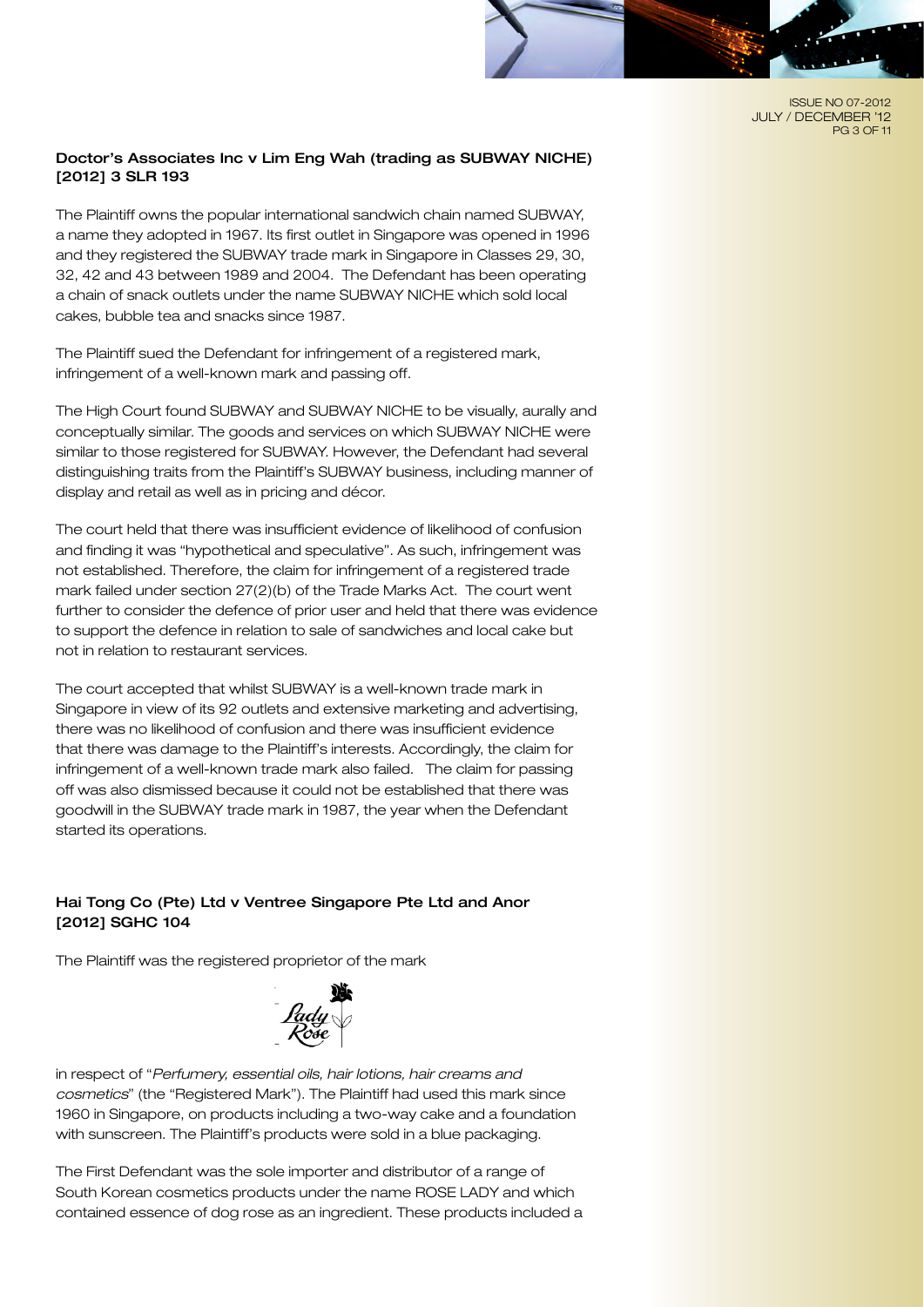ISSUE NO 07-2012

JULY / DECEMBER '12 PG 4 OF 11

two-way cake and foundation, and were sold in a peach-coloured packaging bearing sketches of five-petalled flowers (the "Infringing Products"). The Second Defendant was a retailer who sold ROSE LADY foundation.

In 2010, the Plaintiff received complaints regarding the quality of certain LADY ROSE cosmetic products packaged in a peach-coloured case. The Plaintiff thus became concerned about the possibility of counterfeit LADY ROSE products on the market, and undertook investigations that revealed the import and sale of ROSE LADY products by the Defendants.

The Plaintiff brought an action against the Defendants for infringement of the Registered Mark and for passing off. The Plaintiff alleged that the Defendants had infringed the Registered Mark under section 27(2)(b) of the Trade Marks Act ("TMA"), which states that "a person infringes a registered trade mark if, without the consent of the proprietor of the trade mark, he uses in the course of trade a sign where because … the sign is similar to the trade mark and is used in relation to goods or services identical with or similar to those for which the trade mark is registered, there exists a likelihood of confusion on the part of the public."

#### *Infringement of the Registered Mark*

The High Court held that the Defendants had infringed the Registered Mark by importing and offering for sale the Infringing Products, and ordered, *inter alia*, an injunction to restrain both Defendants from infringing the Registered Mark and an inquiry as to damages. Chan Seng Onn J ("Chan J") identified the four elements in TMA s. 27(2)(b), and found that the Plaintiff had established all the elements.

First, the ROSE LADY sign was used "in the course of trade" as it was used to identify the trade source of the products to which it was applied. Although the words "Rose" and "Lady" were common words individually, their combination was distinctive and served to identify the trade source of the cosmetic products rather than to describe the products. In addition, although the ROSE LADY sign was used together with a house mark, it was clearly used as a secondary mark to indicate the trade source of the product. Chan J held that the presence of a house mark does not preclude the possibility that another sign on the packaging is a secondary mark, especially if the latter sign is not descriptive of the product to which it is applied. Further, the ROSE LADY sign was displayed prominently on the product packaging while the house mark was in a much smaller font and less prominent position. This led to the conclusion that the ROSE LADY sign was intended to and did function as a secondary trade mark.

Second, the ROSE LADY sign was visually, aurally and conceptually similar to the Registered Mark. Citing examples of marks that the courts have considered visually similar (HEDGE INVEST/InvestHedge, FORWARD THINKING/THINKING FORWARD, Fresh & Blue/blue & fresh, Adelaide Le Mans/Le Mans Adelaide), Chan J observed that the mere inversion of two identical words would not prevent the marks from being considered visually or aurally similar. Further, although the font and overall design of the marks differed to some extent, it was the words in each mark that would stand out to a consumer. Emphasising the principle of imperfect recollection, the court held that the marks were visually and aurally similar. Also, the marks shared a "floral and feminine" concept.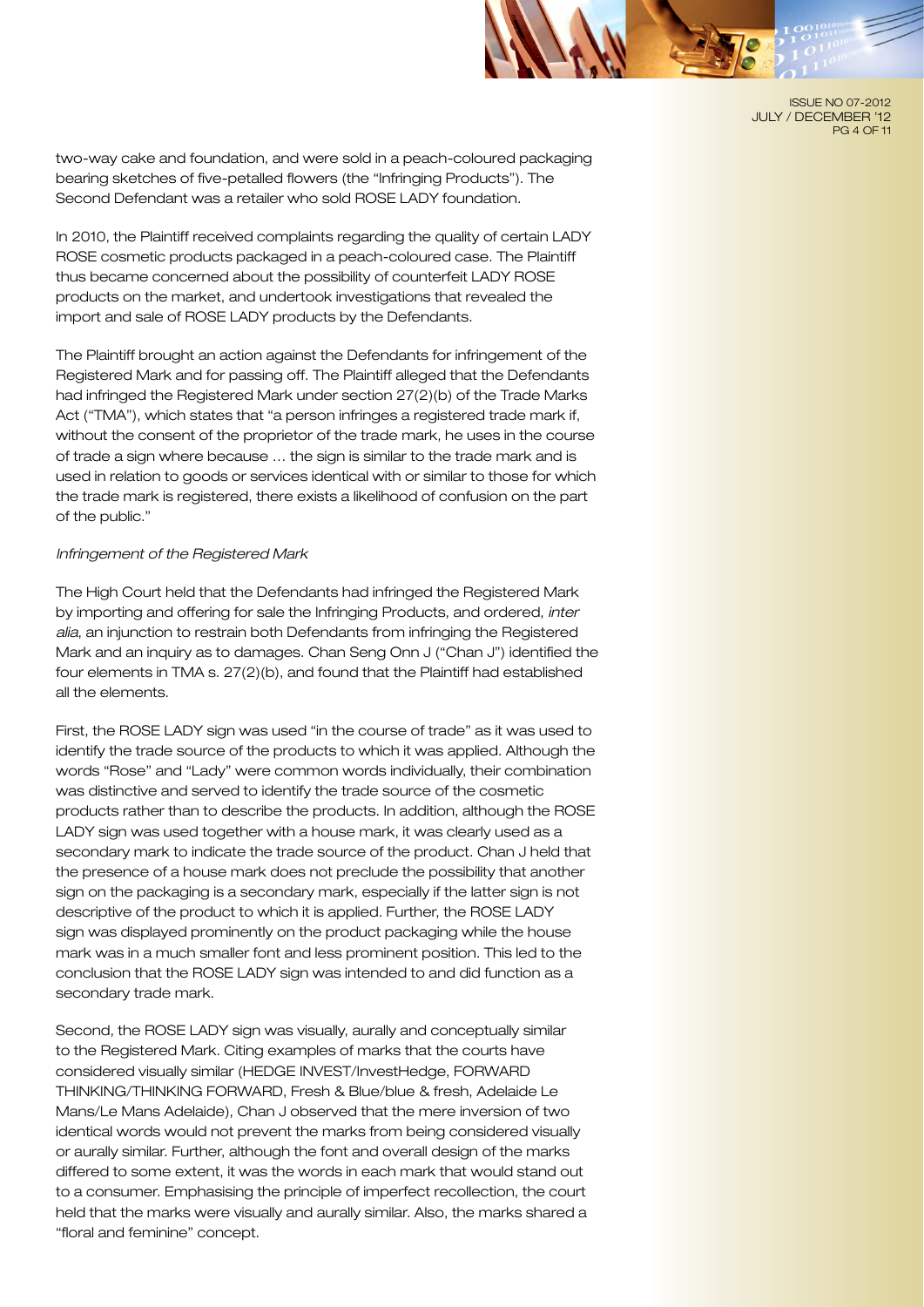

ISSUE NO 07-2012 JULY / DECEMBER '12 PG 5 OF 11

Third, the ROSE LADY sign was used in relation to goods identical or at least similar to those for which the Registered Mark was registered, as the Defendants' products were ladies' skin cover and foundation cosmetic products.

Finally, the above similarities were likely to lead to confusion among the relevant public. Chan J reiterated the principle that where there is greater similarity between the marks and between the goods in question, it is easier to find a likelihood of confusion. As the marks and goods were highly similar, and the goods were marketed in similar locations and targeted at the same customer group, there was a likelihood that a substantial portion of consumers would be confused.

#### *Passing Off*

Applying the classic trinity of goodwill, misrepresentation and damage, the High Court held that the Plaintiff had failed to establish sufficient goodwill in the LADY ROSE mark, or that it would suffer damage from the Defendants' alleged misrepresentation.

The Plaintiff's case was undermined by its failure to indicate its market share in the cosmetics industry, and the fact that it had not identified the proportion of its sales figures that related to cosmetics, as opposed to non-cosmetic products. The court also focused on the fact that the Plaintiff had not advertised its products since 1979, stating that "*without adequate and sustained promotion and advertisement, especially in the crowded and competitive cosmetics market place in Singapore*", the Plaintiff's mark could have remained unknown to the relevant sector. As a result, the Plaintiff had not proved that it had more than trivial goodwill in the LADY ROSE mark.

In addition, Chan J held that the Plaintiff had failed to adduce evidence of damage or a likelihood of damage, besides a mere assertion that the Infringing Products were in direct competition with the Plaintiff's goods. Consequently, the claim in passing off failed.

# CASENOTE - PATENTS

#### Main-Line Corporate Holdings Ltd v. DBS Bank Ltd [2012] SGHC 147

The High Court recently weighed in on the latest installment of the Main-Line saga – a.k.a. the gamut of litigation surrounding the patent known as the "Dynamic Currency Conversion for Card Payment Systems". Owned by an Irish company, Main-Line Corporate Holdings Ltd ("Main-Line"), the patent has spawned at least 6 written decisions (including 2 from the Court of Appeal) on issues ranging from its validity to Main-Line's election of remedies.

The patent involves a method for automatically determining the currency to process a credit card transaction in at the point of sale, without the need for any manual selection by the merchant and/or the cardholder to identify the card's currency. With this patent, cardholders purchasing goods and services overseas are given the option of making payment in the local currency of the merchant, or in their own card billing currency. Main-Line had previously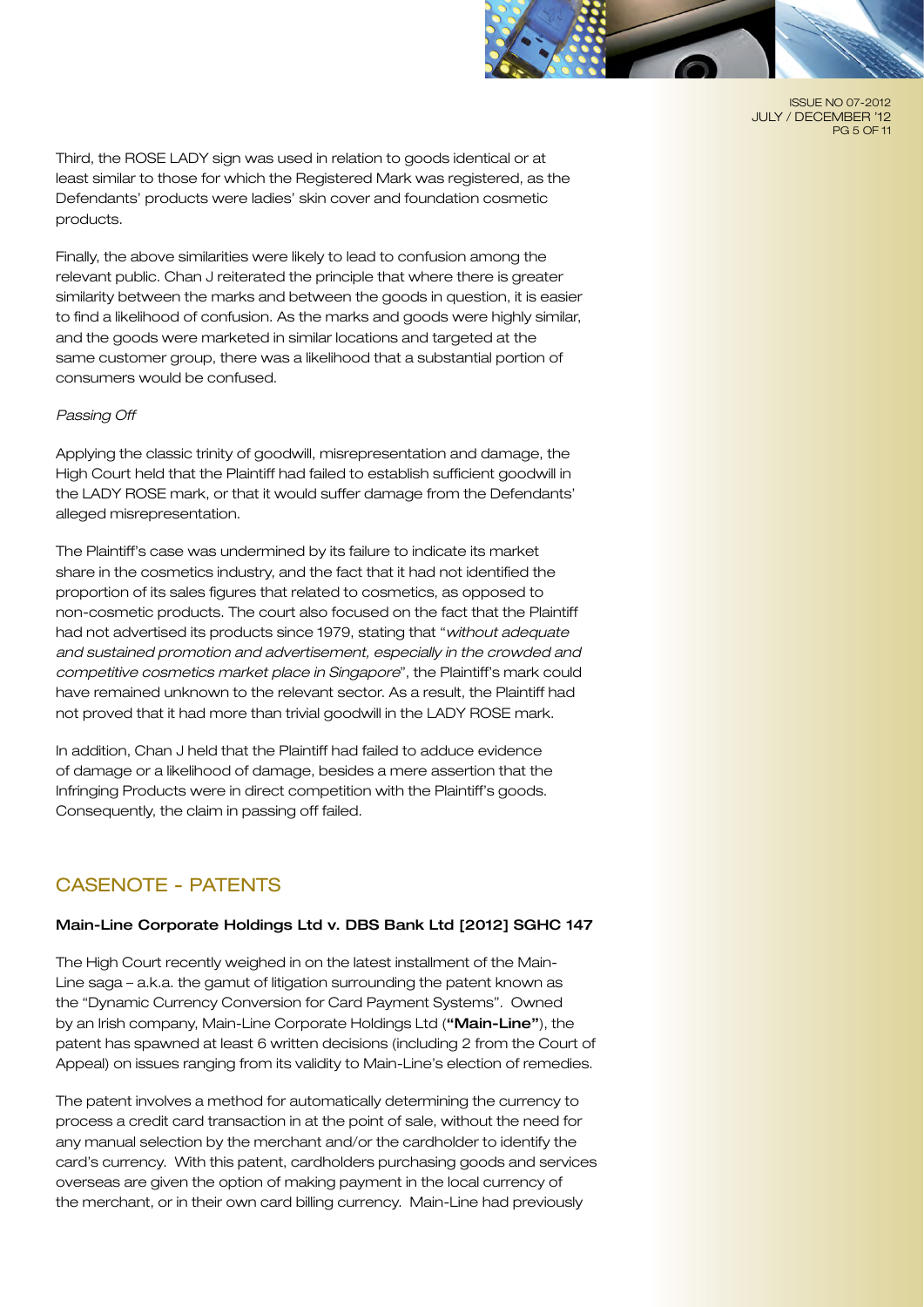ISSUE NO 07-2012 JULY / DECEMBER '12 PG 6 OF 11

commenced proceedings against United Overseas Bank ("UOB") and First Currency Choice ("FCC"), for alleged infringement of their patent. In its seminal decision, the Court of Appeal eventually held that the patent was valid (in particular, it was both novel and involved an inventive step), and that UOB and FCC had infringed the patent by making use of a payment system which comprised the very method disclosed in the former ("the UOB CA Decision").

In the present case, Main-Line brought similar proceedings against the Development Bank of Singapore ("DBS") over their use of an automatic currency detection service known as the "Monex System". The Monex System was provided to DBS by E-Clearing Singapore ("ECS"), which did so via terminals located at the premises of merchants acquired by DBS. Under their agreement, ECS also trained the merchant's employees in the use of the terminals.

Main-Line was first alerted to DBS's potential infringement in December 2008, when one of its directors, Declan Barry, was having tea at the Fullerton while in Singapore. At the time of payment, he noticed that dynamic currency conversion for foreign cards was being offered in the name of DBS. Main-Line promptly brought the present proceedings, alleging infringement of their patent and relying heavily on the UOB CA Decision. In response, DBS a) counter-claimed that the patent was invalid, arguing that Main-Line's European patent had recently been revoked by the European Patent Office ("EPO") on the grounds of added subject matter and lack of an inventive step; or b) in the alternative, that Main-Line's case for patent infringement was not made out.

#### *Validity of the Patent*

Main-Line claimed that the High Court was bound by the UOB CA Decision that the patent was valid and subsisting, even in the face of the EPO's decision to revoke the European patent. The High Court agreed, emphasizing that Singapore was not a party to the European Patent Convention and was thus not bound to give consideration to its decisions. These would be of persuasive value at best:

*"…the statutory matrices and prevailing administrative practices in Singapore clearly differ from those in Europe…the mere fact that the EPO has come to a different conclusion from our Court of Appeal, certainly does not mean that this court should regard itself to be free to depart from the UOB Court of Appeal decision."*

On that basis, Main-Line's patent was novel (DBS having failed to discharge its burden of showing that the Monex System had been in use before the patent's priority date), involved an inventive step (following the Court of Appeal's endorsement of the continued applicability of the *Windsurfing* test, and rejecting the EPO's "problem-solution" approach), and did not contain additional subject matter (which would have made it liable to revocation under section 80(1)(d) of the Patents Act). The third finding was considered in detail, as it was not raised during the UOB CA Decision. Rejecting DBS's submissions, the court found that amendments made by Main-Line to the patent only occurred in one part of the specification and were merely to correct an obvious error, rather than to add subject matter. Further, the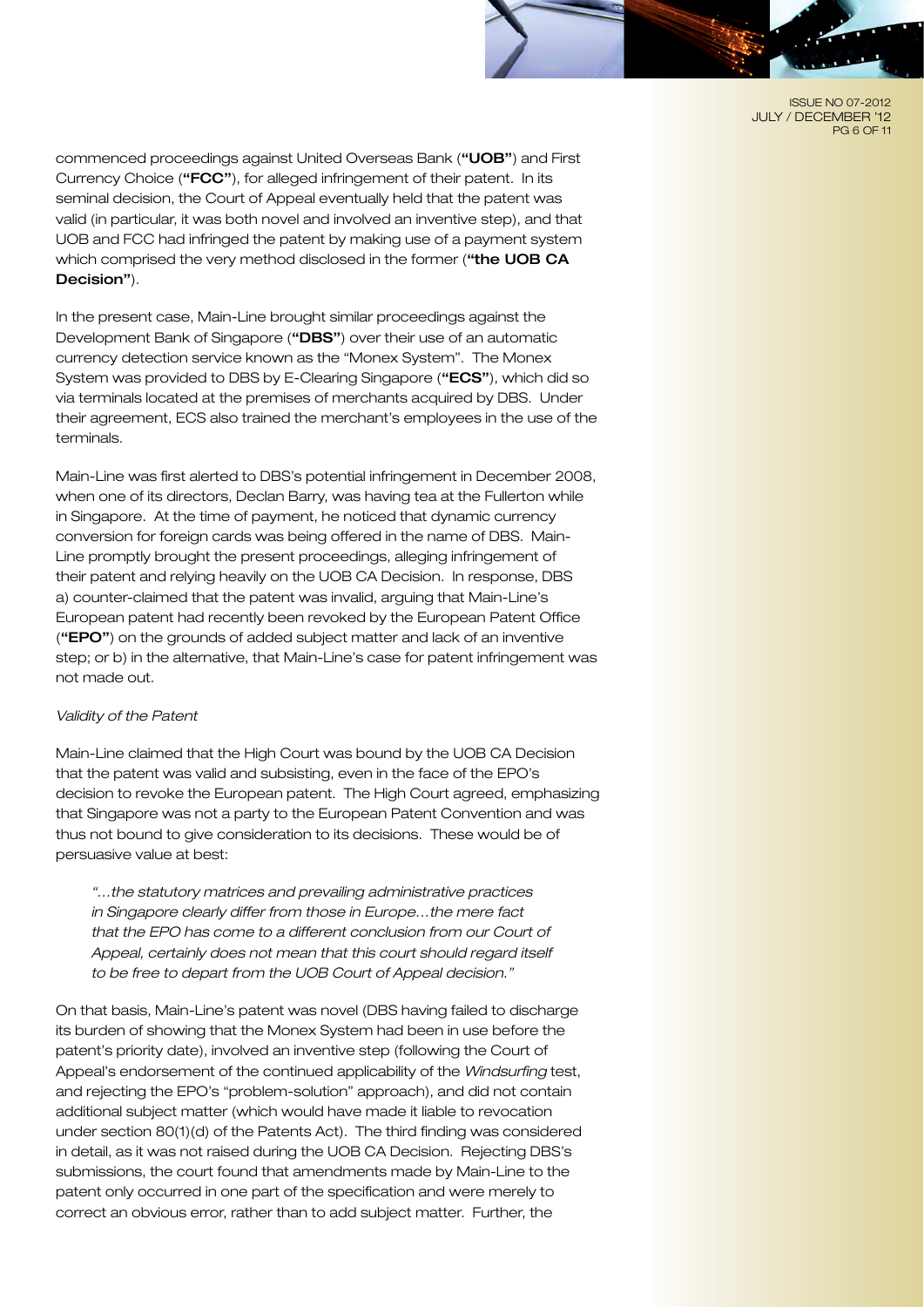

ISSUE NO 07-2012 JULY / DECEMBER '12 PG 7 OF 11

question of whether subject matter had been added had to be addressed from the viewpoint of a notionally skilled person. As Main-Line's expert witness successfully convinced the court that she would not have viewed the amendments as having changed the substance of the patent's disclosure, the patent was, yet again, held to be valid.

#### *Infringement*

The High Court held that Main-Line's patent had been infringed. The Monex System had incorporated each and every one of the "essential integers" of the Main-Line patent, such as deriving an "identifier code" from the cardholder's card number alone. The court's finding was based on Declan Barry's experience and observations of the patent at work while at the Fullerton Hotel, as well as witnesses' evidence that the Monex System could only work in a manner which would infringe the patent.

In response, DBS argued that it was ECS which had used or offered the Monex System for use. The High Court disagreed:

*"…this amounted to little more than a futile attempt by the defendant to pass the buck, so to speak, to ECS and evade liability…as acquiring bank, the defendant stood directly to benefit from all transactions which undergo automatic currency detection and conversion."*

As DBS's name appeared prominently on the Fullerton transaction receipt, this suggested that the automatic currency detection and conversion was being performed on behalf of DBS. In this regard, ECS was little more than a "*service provider*". As DBS's role in the transaction was "*central*", they should be separately and individually liable for infringement of the patent.

Finally, the court rejected DBS's claim that they did not have knowledge, or that it would not have been obvious to a reasonable person in DBS's circumstances, that the use of the Monex System without Main-Line's consent would amount to infringement. Cross-examination of DBS's witness indicated that he knew about the patent prior to using the Monex System. However, he did not ask to see the patent document or raise the issue with DBS's legal department. The court held that "alarm bells" should have been raised when DBS's witness was aware that the UOB case was being litigated in the High Court:

*"…even after the UOB Court of Appeal decision was released around October 2007, and it had become evident that there was a real possibility that the defendant could be infringing the Patent, the defendant was content to rely merely on representations and assurances from ECS and Monex instead of making independent inquiries of its own."*

DBS's conduct amounted to "*willful blindness*", which satisfied the knowledge requirement for a finding of patent infringement. A reasonable person in their position would have taken positive steps to independently ascertain whether the Monex System offered by ECS infringed the patent. As such, Main-Line's claim was allowed and DBS's counter-claim dismissed, with damages or an account of profits to be determined before a Registrar.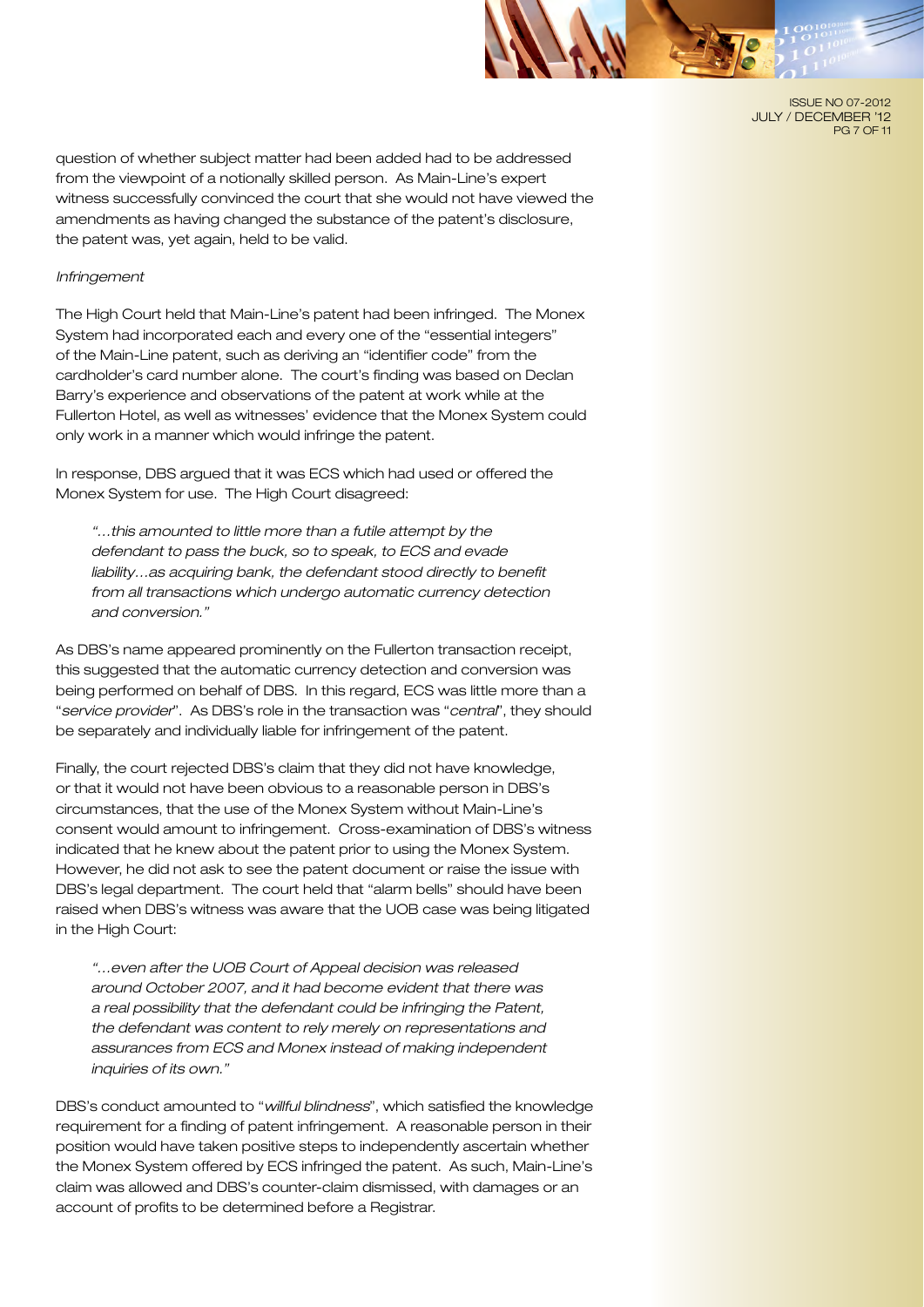

ISSUE NO 07-2012 JULY / DECEMBER '12 PG 8 OF 11

## CASENOTE- COPYRIGHT/CONFIDENTIAL INFORMATION & RESTRICTIVE COVENANT

## **PH Hydraulics & Engineering Pte Ltd v Intrepid Offshore Construction Pte Ltd and Anor [2012] SGHC 133**

The Plaintiffs in this action were PH Hydraulics & Engineering Pte Ltd, who commenced proceedings against two defendants – their former employee, a Rinov Herawan, and his new employer, Intrepid Offshore Construction Pte Ltd. Intrepid had published certain drawings of marine winches in their catalogues and on their website, which the Plaintiffs claimed were substantially similar to drawings made by Herawan in the course of his employment with themselves. They brought the following claims: against both Defendants, for copyright infringement and breach of confidential information; and against Herawan only, for breach of a non-compete clause located in his employment contract with the Plaintiff.

#### *Copyright Infringement*

The court found that the First and Second Defendants had infringed the copyright in the Plaintiffs' drawings. Despite being simple, preliminary drawings, they were original artistic works nonetheless and qualified for copyright protection. The court rejected the Defendants' claim that copyright in the drawings belonged to Herawan, as they had been made in the course of his employment with the Plaintiff.

A *prima facie* inference of copying arose on the basis that Herawan had access to the Plaintiffs' drawings, and there was a close similarity between the works published by the Defendants and those of the Plaintiffs. The Defendants' works contained numerous "fingerprints" such as identical erroneous features, which the Defendants were unable to provide any credible explanation for. During cross-examination, the Defendants further made several admissions that they had effectively copied the Dlaintiffs' drawings. As such, the court found that the Defendants had infringed the copyright present in the Plaintiffs' drawings, and granted the latter an injunction restraining the Defendants from further infringement. The court further ordered statutory damages (under section 119(2)(d) of the Copyright Act) in lieu of a Registrar's inquiry, as the Plaintiffs had difficulty proving any real commercial loss resulting the unauthorized use of the drawings.

#### *Breach of Confidence*

The Plaintiffs claimed that the drawings were confidential information. A confidentiality statement had been marked at the top of each drawing, and with regard to Herawan, there was an express clause governing confidentiality in his employment agreement with the Plaintiffs. While the Plaintiffs had made the drawings available to a number of customers, these disclosures were for the limited purpose of customers' use and consideration, and did not destroy the drawings' status as protectable confidential information.

However, the court disagreed that the drawings were so highly confidential as to amount to trade secrets. The Plaintiffs pointed to the fact that they were password-protected and kept in restricted cabinets. However, the court noted that the Plaintiffs did not have in place a system to record the number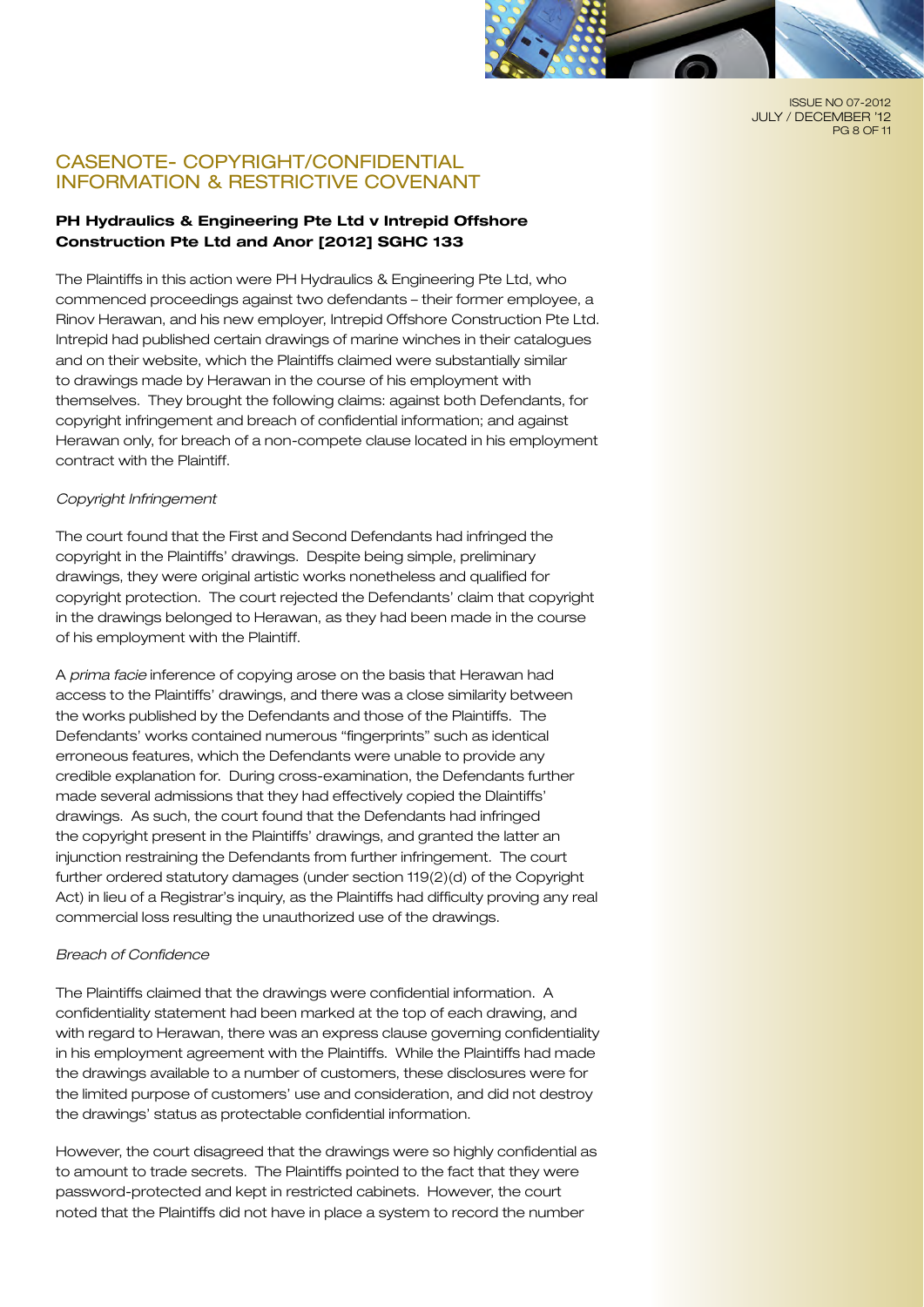ISSUE NO 07-2012 JULY / DECEMBER '12 PG 9 OF 11

of copies taken or made by its employees. As such, they did not treat the drawings with such a degree of confidence for them to qualify as trade secrets. Nonetheless, the drawings as confidential information were entitled to be protected against unauthorized disclosure. The first Defendants, being indirect recipients of the drawings and knowing of their confidential nature, had breached their equitable obligation of confidence by publishing the drawings on their website and in their catalogues.

As against Herawan, the Plaintiff relied on an express confidentiality clause set out in his employment agreement. The clause was to last for 2 years after the termination of Herawan's employment with the Plaintiff. The court found that Herawan had breached this contractual duty of confidence at the time he took the drawings and passed them on to the first Defendant. However, as this 2-year period had lapsed by the date of hearing, no injunction could be granted to further restrain both Defendants from making use of the drawings.

#### *Restraint of Trade (and the Non-Compete Clause)*

The non-compete clause in Herawan's employment agreement sought to prevent him from working with other businesses in competition with the Plaintiffs and its associated companies. The clause applied to Singapore and Malaysia, and was to last for 2 years after Herawan's resignation from the Plaintiff company.

The court held that restraint of trade clauses were prima facie void, unless the Plaintiffs could show that they had a legitimate proprietary interest to be protected by the covenant and that the covenant was reasonable as between the parties and the public. In the immediate case, the Plaintiffs did have a protectable, legitimate proprietary interest – to maintain a pool of employees well-versed and skilled in the Plaintiffs' system of work, such that the Plaintiffs could pursue their commercial activities successfully. The marine winch industry in which the Plaintiff operated was relatively small and specialised. As such, the Plaintiff invested substantial time and resources in training Herawan to build up his expertise in this specialised area. The court gave weight to the difficulties encountered by the Plaintiffs where its employees, after receiving substantial training, left soon thereafter to join their competitors.

Further, the duration and geographical limitations placed on Herawan under the non-compete clause were reasonable. As the Plaintiffs' business was highly specialized, i.e. mainly that of designing and manufacturing marine hydraulic and electrical installations, there was no blanket restriction on Herawan working in the marine industry. The geographical delimitation of the restraint was permissible, as it was confined to the countries where the Plaintiffs had operations – Singapore and Malaysia. The court also pointed out that there were marine industries of substantial size in Thailand and Indonesia, and it was not impossible for Herawan to seek employment there. In particular, Herawan had shown himself to have transferable skill sets, and was likely to be able to secure employment in other related and non-related industries. It was clear that the non-compete clause would not have a serious adverse impact on his livelihood. Overall, the non-compete clause was valid, and there was no need to sever any part of it to preserve the validity of nonoffending parts.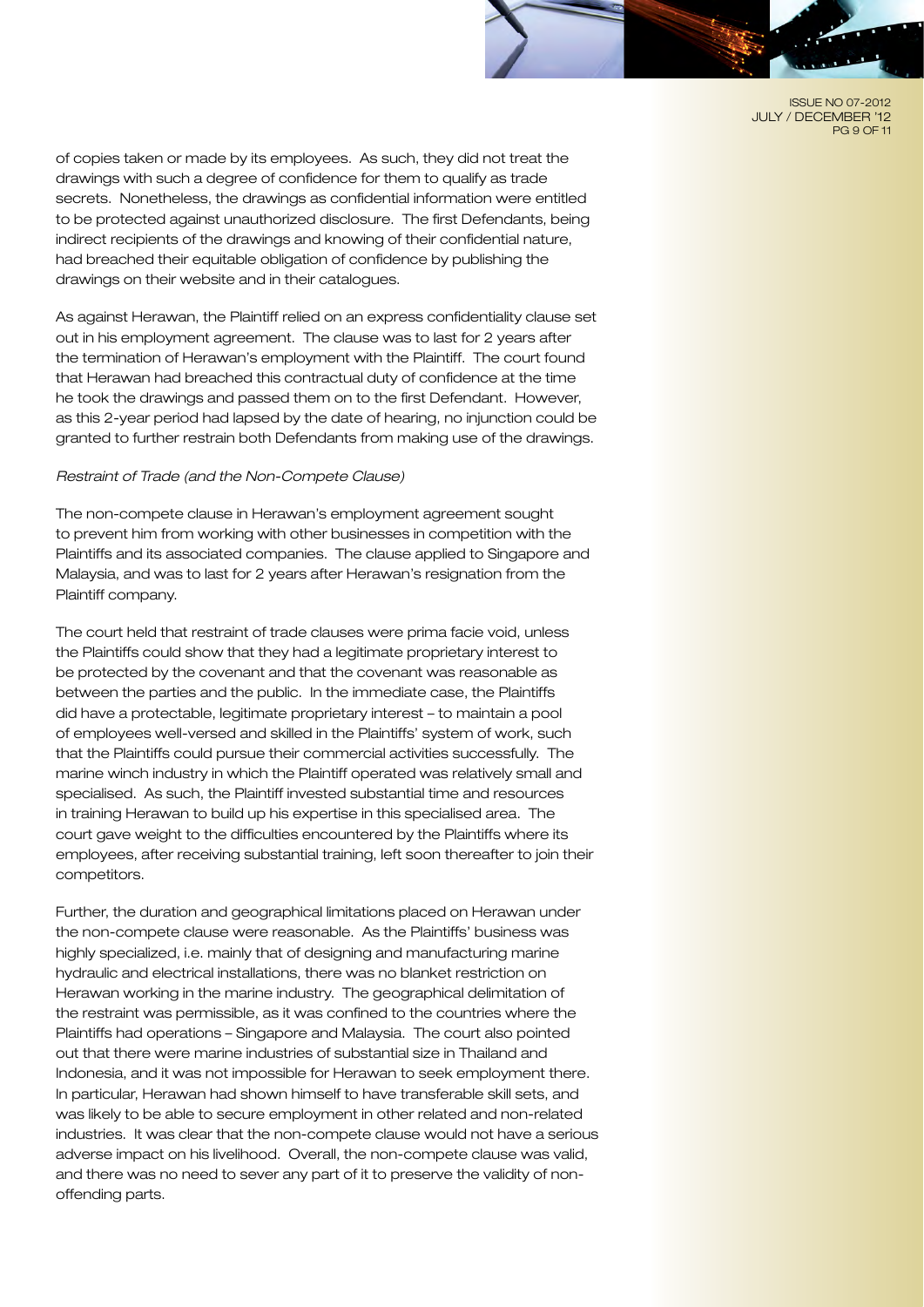

ISSUE NO 07-2012 JULY / DECEMBER '12 PG 10 OF 11

However, notwithstanding that the non-compete clause was valid, Herawan could not be held liable for breach of the same. The plaintiffs were found to have acquiesced in Herawan's conduct, in that they stood by for 16 months without taking action despite being aware of the breach. Accordingly, the Plaintiff had induced Herawan to believe that it consented to breach of the non-compete clause, and could not now be permitted to enforce its rights. The Plaintiffs' application for an injunction in this regard was denied.

### LEGISLATION UPDATE - New Personal Data Protection Act

The new Personal Data Protection Act 2012 (No. 26 of 2012) ("Act") was passed by the Singapore Parliament on 15 October 2012. The Act will take effect in 3 phases:

- 1. provisions relating to the formation, administration and powers of the Personal Data Protection Commission (the "Commission") and Data Protection Advisory Committee (the "Advisory Committee") came into force on 2 January 2013;
- 2. provisions relating to the National Do-Not-Call Registry ("DNC Registry") will come into force in early 2014; and
- 3. the main data protection provisions will come into force in mid-2014.

The phased implementation of the Act serves as a transition period for organisations to review and adopt internal personal data protection policies and practices, so that they may comply with the Act. The exact dates on which the DNC Registry provisions and other data protection provisions will come into force will be announced at a later date.

Some of the key aspects of the Act are summarily set out below:

#### *Definition of "Personal Data"*

"Personal data" is defined broadly to mean "data, whether true or not, about an individual who can be identified from that data, or from that data and other information to which the organisation has or is likely to have access". This definition covers both electronic and non-electronic forms of data.

#### *Scope of Application*

The Act will apply to the collection, use and disclosure of personal data by all organisations with certain exceptions. Public agencies, individuals acting in a personal or domestic capacity or as an employee acting in the course of his employment with an organisation, and other prescribed organisations or prescribed personal data are exempted from the data protection requirements under the Act. Data intermediaries are also exempted from certain data protection obligations under the Act.

Certain types of information are also exempted from the data protection requirements of the Act. For example, unless otherwise stated in the Act, the data protection requirements of the Act do not apply to "business contact information", which is defined as "an individual's name, position name or title, business telephone number, business address, business electronic mail address or business fax number and any other similar information about the individual, not provided by the individual solely for his personal purposes".